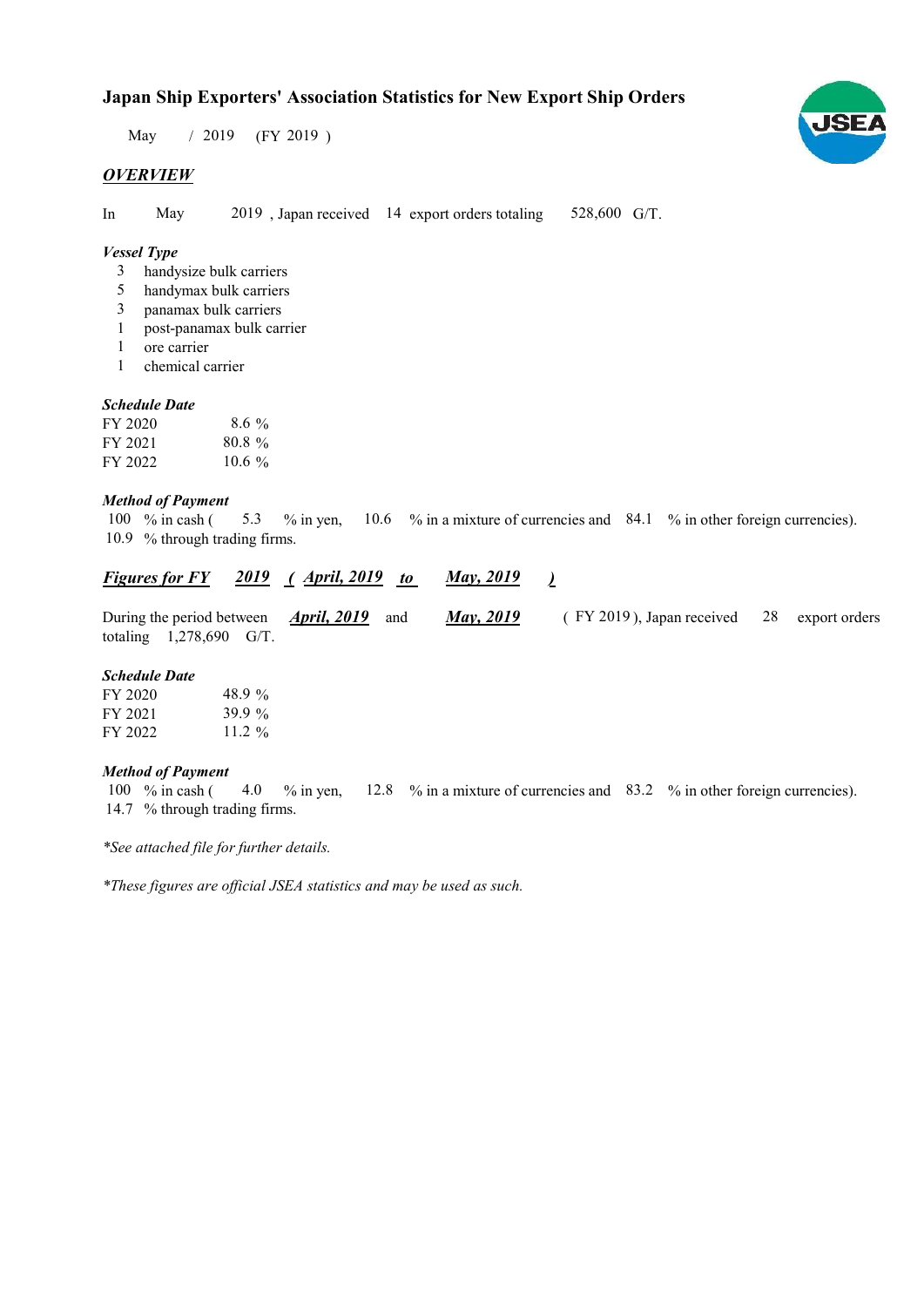# New Export Orders Placed in May 2019 (FY 2019) Based on Fiscal Year

JSEA (June 2019)

| Description              | Apr 18 to Mar 19 |            | Apr $18$ to Jan $19$ |           | February 2019 |         | March 2019      |           | April 2019  |         | May 2019        |         | Apr 19 to May 19 |           | Jan 19 to May 19 |            |
|--------------------------|------------------|------------|----------------------|-----------|---------------|---------|-----------------|-----------|-------------|---------|-----------------|---------|------------------|-----------|------------------|------------|
|                          | No.              | G/T        | No.                  | G/T       | No.           | G/T     | No.             | G/T       | No.         | G/T     | No.             | G/T     | No.              | G/T       | No.              | G/T        |
| General Cargos           | 29               | 1,936,740  | 23                   | 1,594,780 |               |         |                 | 341,960   |             | 9.990   |                 |         |                  | 9.990     |                  | 351,950    |
| <b>Bulk Carriers</b>     | 150'             | 6,394,050  | 18                   | 4,856,150 |               | 713,000 | 20 <sup>1</sup> | 824,900   | $^{\circ}3$ | 740,100 | 13 <sup>1</sup> | 527,200 | <b>26</b>        | 1,267,300 | 71               | 3,420,700  |
| Tankers                  | 34               | 2,356,137  | 31                   | 2,144,237 |               | 1,400   |                 | 210,500   |             | OΙ      |                 | 1,400   |                  | 1,400     |                  | 273,500    |
| <b>Combined Carriers</b> |                  |            |                      |           |               |         |                 |           |             | ΩL      |                 |         |                  |           |                  |            |
| Others                   |                  | ,240       |                      | .2401     |               |         |                 |           |             | ОI      |                 |         |                  |           |                  |            |
| Total                    | 214              | 10,688,167 | 173                  | 8,596,407 |               | 714,400 | 28              | 1,377,360 | 14          | 750,090 | 14              | 528,600 | 28 <sup>1</sup>  | 1,278,690 | 83               | 4,046,150  |
| FY 2019 / FY 2018 (%)    |                  | $*107.3$   |                      | 113.8     |               | 79.6    |                 | 91.6      |             | 140.7   |                 | 105.6   |                  | 123.7     |                  | ** $103.8$ |
| In CGT                   |                  | 4,629,871  |                      | 3,745,745 |               | 277,694 |                 | 606,432   |             | 298,083 |                 | 240,617 |                  | 538,700   |                  | 1,705,923  |

Figures for shipbuilding orders of 500 G/T and over for export as steel vessels placed with JSEA members are covered.

\*FY 2018/FY2017

\*\*Calendar Year 2019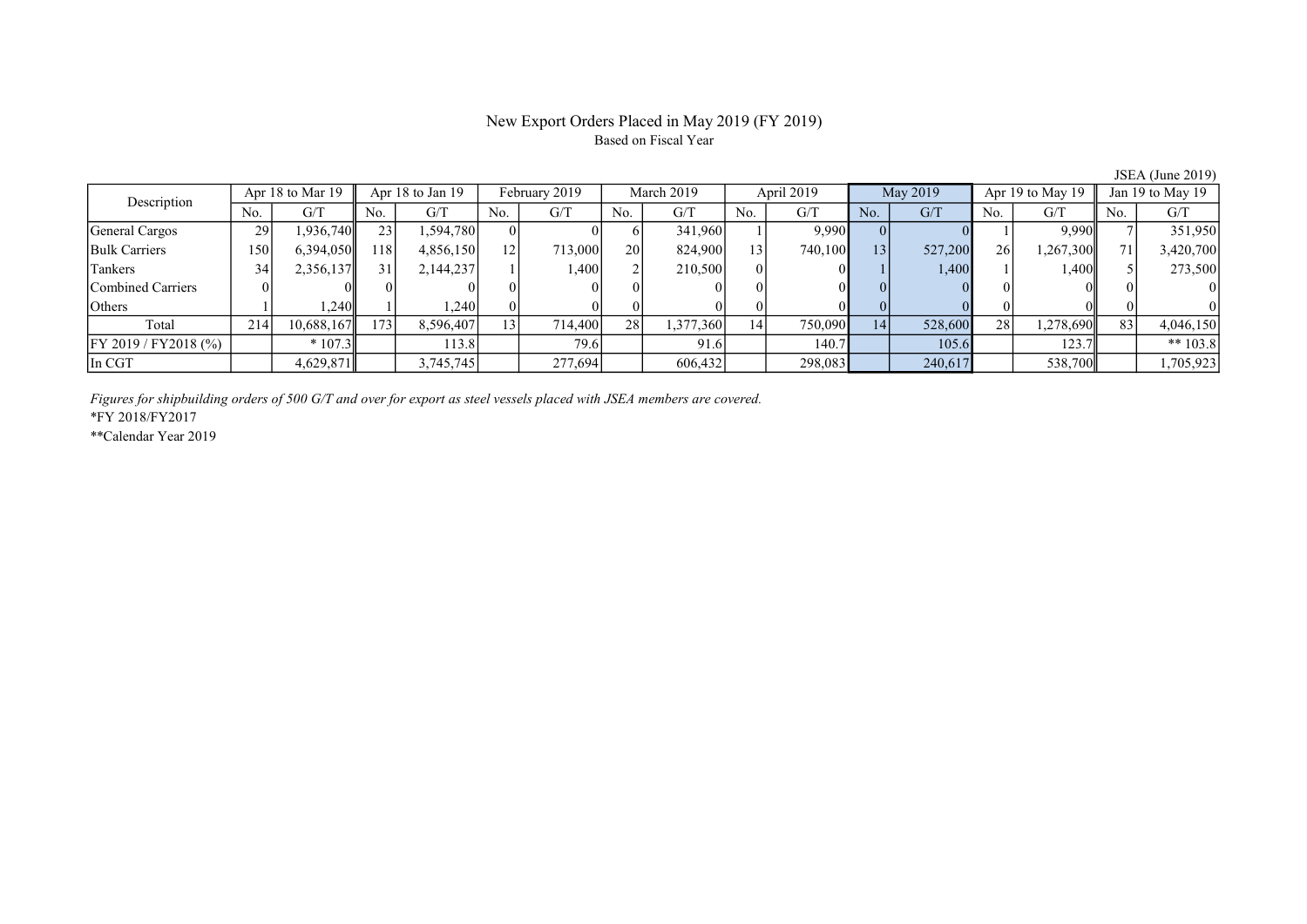# Export Ships Delivered in May 2019 (FY 2019) Based on Fiscal Year

JSEA (June 2019)

| Description               | Apr 18 to Mar 19 |           | Apr 18 to Jan 19 |           | February 2019 |          | March 2019   |           | April 2019      |           | May 2019        |           | Apr 19 to May 19 |           | Jan 19 to May 19 |            |
|---------------------------|------------------|-----------|------------------|-----------|---------------|----------|--------------|-----------|-----------------|-----------|-----------------|-----------|------------------|-----------|------------------|------------|
|                           | No.              | G/T       | No.              | G/T       | No.           | G/T      | No.          | G/T       | No.             | G/T       | No.             | G/T       | No.              | G/T       | No.              | G/T        |
| General Cargos            | 27               | 2,691,356 | 22               | 2,225,671 |               | 167,859  |              | 297,826   |                 | 401,754   |                 | 219,775   |                  | 621,529   | $\Omega$         | 1,087,214  |
| <b>Bulk Carriers</b>      | 116              | 4,235,101 | 95               | 3,443,647 |               | 274,692  | $\mathbf{3}$ | 516,762   | 10 <sup> </sup> | 397,435   | 15 <sub>1</sub> | 601,301   | 251              | 998,736   | 63               | 2,325,234  |
| Tankers                   | 68               | 4,127,923 | 51               | 3,077,673 |               | 669,659  | 8            | 380,591   | 9               | 662,278   |                 | 274,824   | 13 <sub>1</sub>  | 937,102   | 38               | 2,236,984  |
| Combined Carriers         |                  |           |                  |           |               |          |              |           |                 |           |                 |           |                  |           |                  |            |
| <b>Others</b>             |                  |           |                  |           |               |          |              |           |                 |           |                 |           |                  |           |                  |            |
| Total                     | 211              | 1,054,380 | 168              | 8,746,991 | 19 I          | .112,210 | 24           | 1,195,179 | 22              | 1,461,467 | 20              | 1,095,900 | 42               | 2,557,367 | 110I             | 5,649,432  |
| $[$ FY 2019 / FY 2018 (%) |                  | $*109.7$  |                  | 101.6     |               | 283.8    |              | 111.1     |                 | 159.1     |                 | 186.6     |                  | 169.8     |                  | ** $126.5$ |
| In CGT                    |                  | 5,410,238 |                  | 4,290,553 |               | 579,137  |              | 540,548   |                 | 656,621   |                 | 513,664   |                  | 1,170,285 |                  | 2,714,231  |

Deliveries of new shipbuilding orders of 500 G/T and over for export as steel vessels placed with JSEA members are covered.

\*FY 2018/FY2017

\*\*Calendar Year 2019